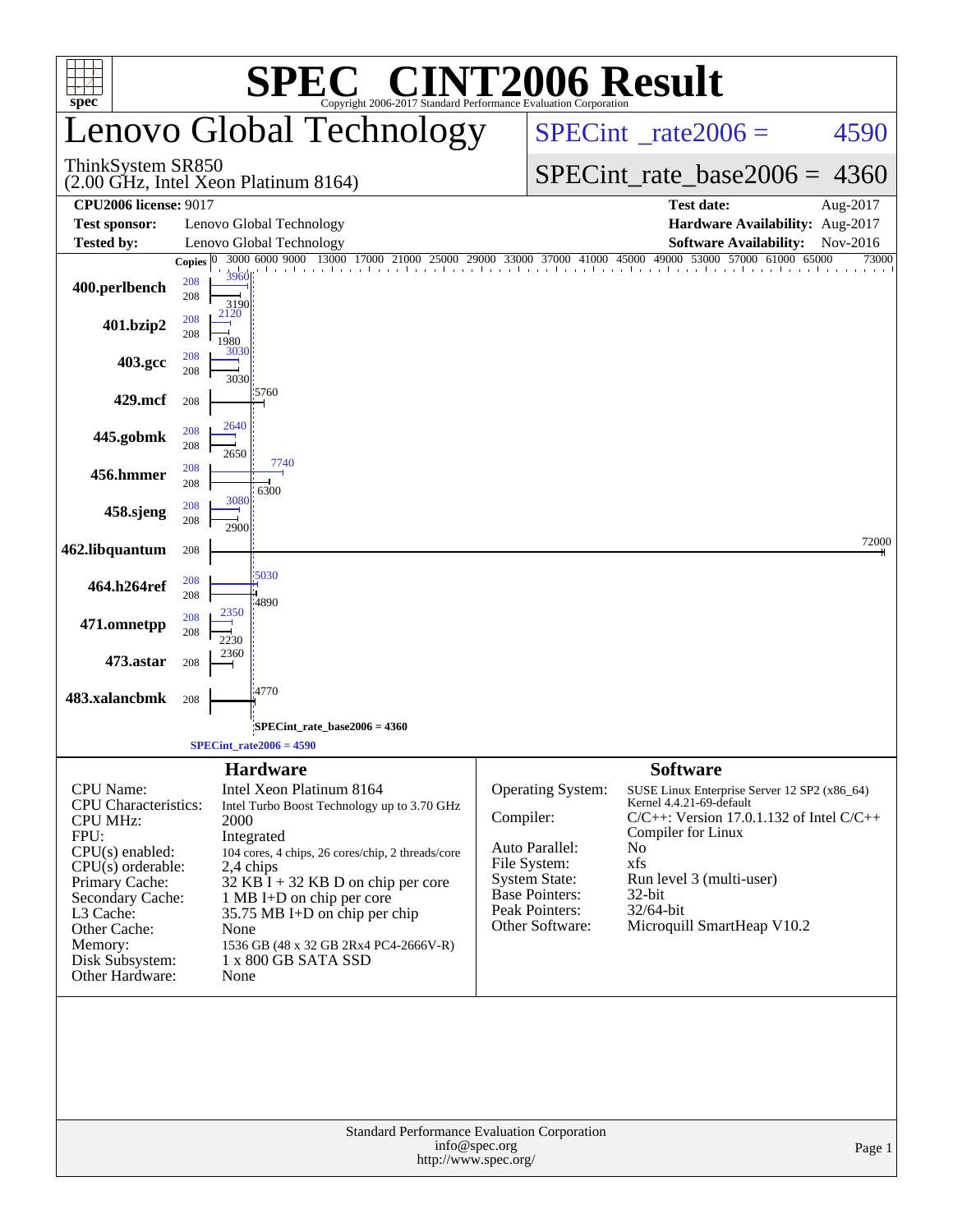

## enovo Global Technology

#### ThinkSystem SR850

(2.00 GHz, Intel Xeon Platinum 8164)

SPECint rate $2006 = 4590$ 

### [SPECint\\_rate\\_base2006 =](http://www.spec.org/auto/cpu2006/Docs/result-fields.html#SPECintratebase2006) 4360

**[Test sponsor:](http://www.spec.org/auto/cpu2006/Docs/result-fields.html#Testsponsor)** Lenovo Global Technology **[Hardware Availability:](http://www.spec.org/auto/cpu2006/Docs/result-fields.html#HardwareAvailability)** Aug-2017

**[CPU2006 license:](http://www.spec.org/auto/cpu2006/Docs/result-fields.html#CPU2006license)** 9017 **[Test date:](http://www.spec.org/auto/cpu2006/Docs/result-fields.html#Testdate)** Aug-2017 **[Tested by:](http://www.spec.org/auto/cpu2006/Docs/result-fields.html#Testedby)** Lenovo Global Technology **[Software Availability:](http://www.spec.org/auto/cpu2006/Docs/result-fields.html#SoftwareAvailability)** Nov-2016

#### **[Results Table](http://www.spec.org/auto/cpu2006/Docs/result-fields.html#ResultsTable)**

|                    | <b>Base</b>                                                                                              |                |       |                |       |                | <b>Peak</b> |               |                |              |                |              |                |              |
|--------------------|----------------------------------------------------------------------------------------------------------|----------------|-------|----------------|-------|----------------|-------------|---------------|----------------|--------------|----------------|--------------|----------------|--------------|
| <b>Benchmark</b>   | <b>Copies</b>                                                                                            | <b>Seconds</b> | Ratio | <b>Seconds</b> | Ratio | <b>Seconds</b> | Ratio       | <b>Copies</b> | <b>Seconds</b> | <b>Ratio</b> | <b>Seconds</b> | <b>Ratio</b> | <b>Seconds</b> | <b>Ratio</b> |
| 400.perlbench      | 208                                                                                                      | 639            | 3180  | 637            | 3190  | 636            | 3190        | 208           | 514            | 3960         | 514            | 3950         | 511            | 3980         |
| 401.bzip2          | 208                                                                                                      | 1012           | 1980  | 1012           | 1980  | 1013           | 1980l       | 208           | 947            | <u>2120</u>  | 954            | 2100         | 947            | 2120         |
| $403.\mathrm{gcc}$ | 208                                                                                                      | 555            | 3020  | 552            | 3040  | 552            | 3030        | 208           | 551            | 3040         | 554            | 3020         | 552            | 3030         |
| $429$ .mcf         | 208                                                                                                      | 329            | 5770  | 329            | 5760  | 331            | 5730        | 208           | 329            | 5770         | 329            | 5760         | 331            | 5730         |
| $445$ .gobmk       | 208                                                                                                      | 824            | 2650  | 824            | 2650  | 823            | 2650        | 208           | 827            | 2640         | 827            | 2640         | 827            | 2640         |
| 456.hmmer          | 208                                                                                                      | 308            | 6300  | 307            | 6330  | 309            | 6270        | 208           | 251            | 7740         | 250            | 7750         | 251            | 7730         |
| $458$ .sjeng       | 208                                                                                                      | 869            | 2900  | 868            | 2900  | 868            | 2900l       | 208           | 819            | 3070         | 818            | 3080         | 818            | 3080         |
| 462.libquantum     | 208                                                                                                      | 59.8           | 72100 | 59.8           | 72000 | 60.0           | 71900I      | 208           | 59.8           | 72100        | 59.8           | 72000        | 60.0           | 71900        |
| 464.h264ref        | 208                                                                                                      | 937            | 4910  | 942            | 4890  | 944            | 4880        | 208           | 917            | 5020         | 913            | 5040         | 914            | 5030         |
| 471.omnetpp        | 208                                                                                                      | 582            | 2230  | 581            | 2240  | 583            | 2230        | 208           | 554            | 2350         | 553            | 2350         | 553            | 2350         |
| $473$ . astar      | 208                                                                                                      | 617            | 2370  | 619            | 2360  | 618            | 2360        | 208           | 617            | 2370         | 619            | 2360         | 618            | 2360         |
| 483.xalancbmk      | 208                                                                                                      | 300            | 4780  | 301            | 4770  | 303            | 4740        | 208           | 300            | 4780         | 301            | 4770         | 303            | 4740         |
|                    | Results appear in the order in which they were run. Bold underlined text indicates a median measurement. |                |       |                |       |                |             |               |                |              |                |              |                |              |

#### **[Submit Notes](http://www.spec.org/auto/cpu2006/Docs/result-fields.html#SubmitNotes)**

 The numactl mechanism was used to bind copies to processors. The config file option 'submit' was used to generate numactl commands to bind each copy to a specific processor. For details, please see the config file.

### **[Operating System Notes](http://www.spec.org/auto/cpu2006/Docs/result-fields.html#OperatingSystemNotes)**

Stack size set to unlimited using "ulimit -s unlimited"

#### **[Platform Notes](http://www.spec.org/auto/cpu2006/Docs/result-fields.html#PlatformNotes)**

BIOS Configuration: Choose Operating Mode set to Maximum Performance Execute Disable Bit set to Disable DCU Streamer Prefetcher set to Disable Intel Virtualization Technology set to Disable Stale AtoS set to Enable LLC dead line alloc set to Disable SNC set to Enable Sysinfo program /home/cpu2006-1.2-ic17.0u1/config/sysinfo.rev6993 Revision 6993 of 2015-11-06 (b5e8d4b4eb51ed28d7f98696cbe290c1) running on Electron-node-02 Wed Aug 9 10:28:10 2017

 This section contains SUT (System Under Test) info as seen by some common utilities. To remove or add to this section, see: <http://www.spec.org/cpu2006/Docs/config.html#sysinfo>

From /proc/cpuinfo

Continued on next page

Standard Performance Evaluation Corporation [info@spec.org](mailto:info@spec.org) <http://www.spec.org/>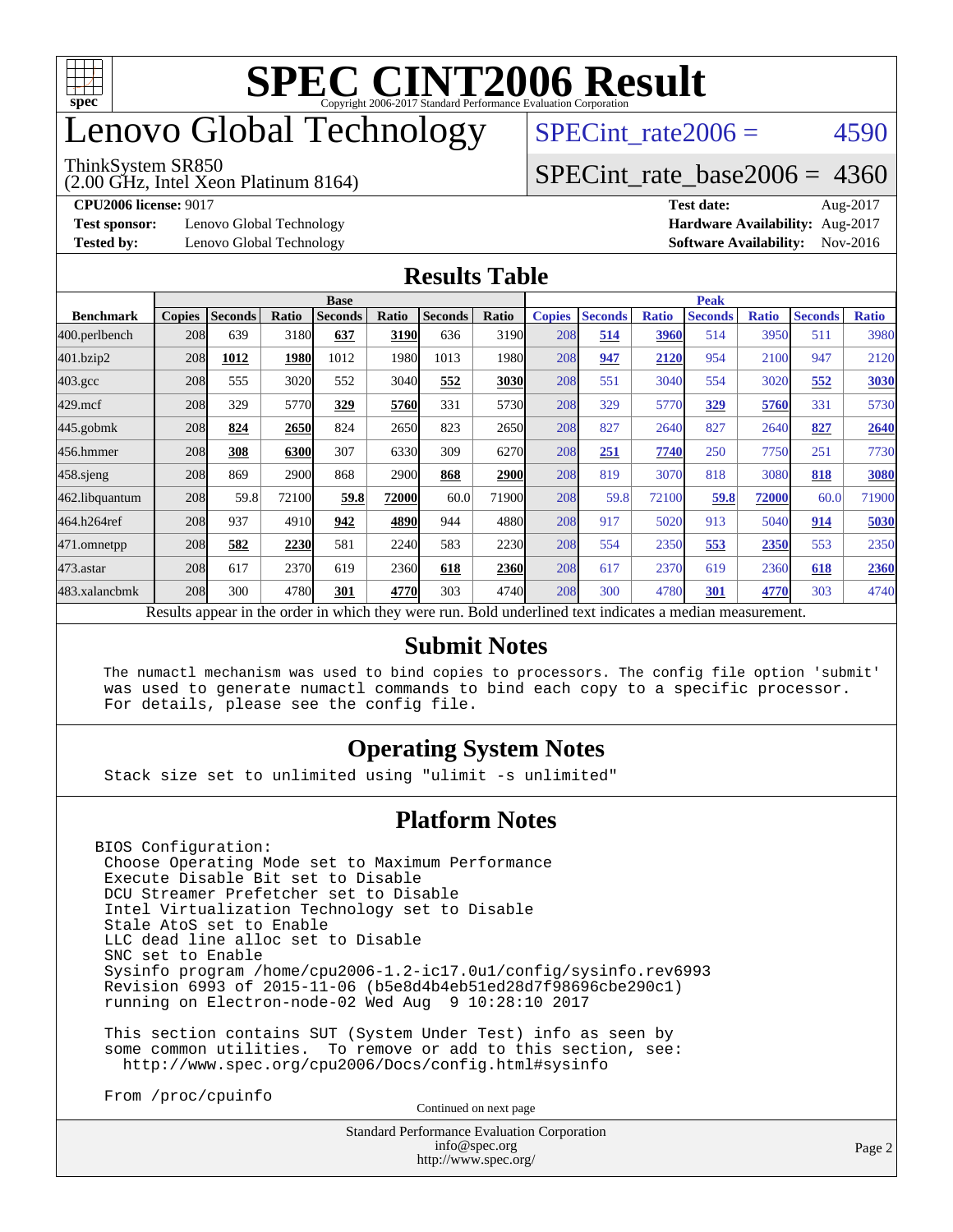

## enovo Global Technology

SPECint rate $2006 = 4590$ 

(2.00 GHz, Intel Xeon Platinum 8164) ThinkSystem SR850

[SPECint\\_rate\\_base2006 =](http://www.spec.org/auto/cpu2006/Docs/result-fields.html#SPECintratebase2006) 4360

**[CPU2006 license:](http://www.spec.org/auto/cpu2006/Docs/result-fields.html#CPU2006license)** 9017 **[Test date:](http://www.spec.org/auto/cpu2006/Docs/result-fields.html#Testdate)** Aug-2017

**[Test sponsor:](http://www.spec.org/auto/cpu2006/Docs/result-fields.html#Testsponsor)** Lenovo Global Technology **[Hardware Availability:](http://www.spec.org/auto/cpu2006/Docs/result-fields.html#HardwareAvailability)** Aug-2017 **[Tested by:](http://www.spec.org/auto/cpu2006/Docs/result-fields.html#Testedby)** Lenovo Global Technology **[Software Availability:](http://www.spec.org/auto/cpu2006/Docs/result-fields.html#SoftwareAvailability)** Nov-2016

## **[Platform Notes \(Continued\)](http://www.spec.org/auto/cpu2006/Docs/result-fields.html#PlatformNotes)**

Standard Performance Evaluation Corporation [info@spec.org](mailto:info@spec.org) <http://www.spec.org/> Page 3 model name : Intel(R) Xeon(R) Platinum 8164 CPU @ 2.00GHz 4 "physical id"s (chips) 208 "processors" cores, siblings (Caution: counting these is hw and system dependent. The following excerpts from /proc/cpuinfo might not be reliable. Use with caution.) cpu cores : 26 siblings : 52 physical 0: cores 0 1 2 3 4 5 6 8 9 10 11 12 13 16 17 18 19 20 21 22 24 25 26 27 28 29 physical 1: cores 0 1 2 3 4 5 6 8 9 10 11 12 13 16 17 18 19 20 21 22 24 25 26 27 28 29 physical 2: cores 0 1 2 3 4 5 6 8 9 10 11 12 13 16 17 18 19 20 21 22 24 25 26 27 28 29 physical 3: cores 0 1 2 3 4 5 6 8 9 10 11 12 13 16 17 18 19 20 21 22 24 25 26 27 28 29 cache size : 36608 KB From /proc/meminfo<br>MemTotal: 1584975180 kB HugePages\_Total: 0 Hugepagesize: 2048 kB From /etc/\*release\* /etc/\*version\* SuSE-release: SUSE Linux Enterprise Server 12 (x86\_64) VERSION = 12 PATCHLEVEL = 2 # This file is deprecated and will be removed in a future service pack or release. # Please check /etc/os-release for details about this release. os-release: NAME="SLES" VERSION="12-SP2" VERSION\_ID="12.2" PRETTY\_NAME="SUSE Linux Enterprise Server 12 SP2" ID="sles" ANSI\_COLOR="0;32" CPE\_NAME="cpe:/o:suse:sles:12:sp2" uname -a: Linux Electron-node-02 4.4.21-69-default #1 SMP Tue Oct 25 10:58:20 UTC 2016 (9464f67) x86\_64 x86\_64 x86\_64 GNU/Linux run-level 3 Aug 9 10:22 SPEC is set to: /home/cpu2006-1.2-ic17.0u1 Filesystem Type Size Used Avail Use% Mounted on /dev/sda4 xfs 688G 130G 559G 19% /home Additional information from dmidecode: Warning: Use caution when you interpret this section. The 'dmidecode' program Continued on next page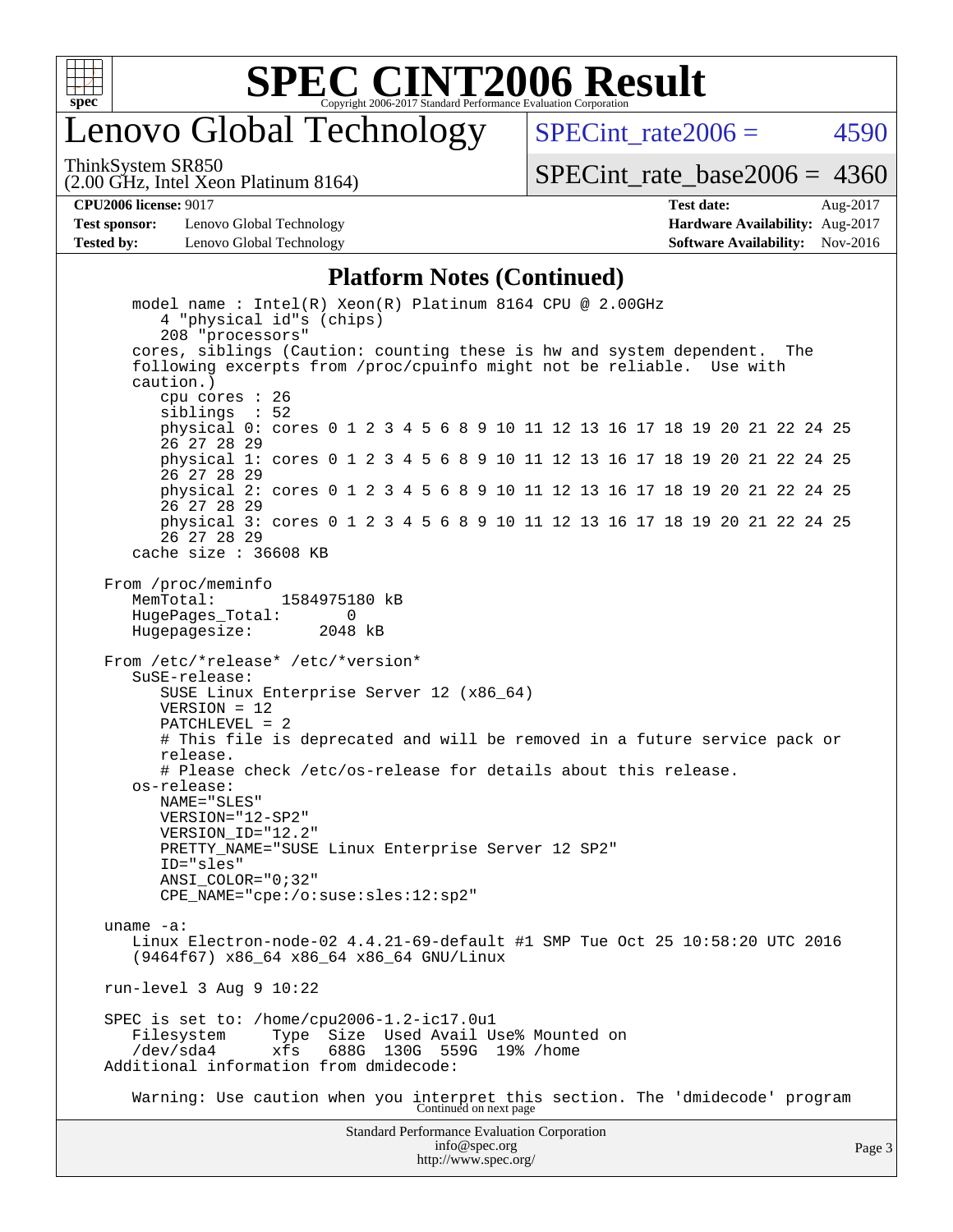

# enovo Global Technology

ThinkSystem SR850

SPECint rate $2006 = 4590$ 

(2.00 GHz, Intel Xeon Platinum 8164)

[SPECint\\_rate\\_base2006 =](http://www.spec.org/auto/cpu2006/Docs/result-fields.html#SPECintratebase2006) 4360

**[Test sponsor:](http://www.spec.org/auto/cpu2006/Docs/result-fields.html#Testsponsor)** Lenovo Global Technology **[Hardware Availability:](http://www.spec.org/auto/cpu2006/Docs/result-fields.html#HardwareAvailability)** Aug-2017

**[CPU2006 license:](http://www.spec.org/auto/cpu2006/Docs/result-fields.html#CPU2006license)** 9017 **[Test date:](http://www.spec.org/auto/cpu2006/Docs/result-fields.html#Testdate)** Aug-2017 **[Tested by:](http://www.spec.org/auto/cpu2006/Docs/result-fields.html#Testedby)** Lenovo Global Technology **[Software Availability:](http://www.spec.org/auto/cpu2006/Docs/result-fields.html#SoftwareAvailability)** Nov-2016

#### **[Platform Notes \(Continued\)](http://www.spec.org/auto/cpu2006/Docs/result-fields.html#PlatformNotes)**

 reads system data which is "intended to allow hardware to be accurately determined", but the intent may not be met, as there are frequent changes to hardware, firmware, and the "DMTF SMBIOS" standard.

 BIOS Lenovo -[TEE113J-1.00]- 06/03/2017 Memory: 48x Samsung M393A4K40BB2-CTD 32 GB 2 rank 2666 MHz

(End of data from sysinfo program)

### **[General Notes](http://www.spec.org/auto/cpu2006/Docs/result-fields.html#GeneralNotes)**

Environment variables set by runspec before the start of the run: LD\_LIBRARY\_PATH = "/home/cpu2006-1.2-ic17.0u1/lib/ia32:/home/cpu2006-1.2-ic17.0u1/lib/intel64:/home/cpu2006-1.2-ic17.0u1/sh10.2"

 Binaries compiled on a system with 1x Intel Core i7-4790 CPU + 32GB RAM memory using Redhat Enterprise Linux 7.2 Transparent Huge Pages enabled by default Filesystem page cache cleared with:<br>echo 1> /proc/sys/vm/drop cac /proc/sys/vm/drop\_caches runspec command invoked through numactl i.e.: numactl --interleave=all runspec <etc>

### **[Base Compiler Invocation](http://www.spec.org/auto/cpu2006/Docs/result-fields.html#BaseCompilerInvocation)**

#### [C benchmarks](http://www.spec.org/auto/cpu2006/Docs/result-fields.html#Cbenchmarks):

[icc -m32 -L/opt/intel/compilers\\_and\\_libraries\\_2017/linux/lib/ia32](http://www.spec.org/cpu2006/results/res2017q4/cpu2006-20170918-49971.flags.html#user_CCbase_intel_icc_c29f3ff5a7ed067b11e4ec10a03f03ae)

[C++ benchmarks:](http://www.spec.org/auto/cpu2006/Docs/result-fields.html#CXXbenchmarks)

[icpc -m32 -L/opt/intel/compilers\\_and\\_libraries\\_2017/linux/lib/ia32](http://www.spec.org/cpu2006/results/res2017q4/cpu2006-20170918-49971.flags.html#user_CXXbase_intel_icpc_8c35c7808b62dab9ae41a1aa06361b6b)

### **[Base Portability Flags](http://www.spec.org/auto/cpu2006/Docs/result-fields.html#BasePortabilityFlags)**

| 400.perlbench: -D_FILE_OFFSET_BITS=64 -DSPEC_CPU_LINUX_IA32 |
|-------------------------------------------------------------|
|                                                             |
|                                                             |
|                                                             |
|                                                             |
|                                                             |
|                                                             |
| 462.libquantum: -D_FILE_OFFSET_BITS=64 -DSPEC_CPU_LINUX     |
|                                                             |
|                                                             |
|                                                             |
| 483.xalancbmk: -D_FILE_OFFSET_BITS=64 -DSPEC_CPU_LINUX      |
|                                                             |

Standard Performance Evaluation Corporation [info@spec.org](mailto:info@spec.org) <http://www.spec.org/>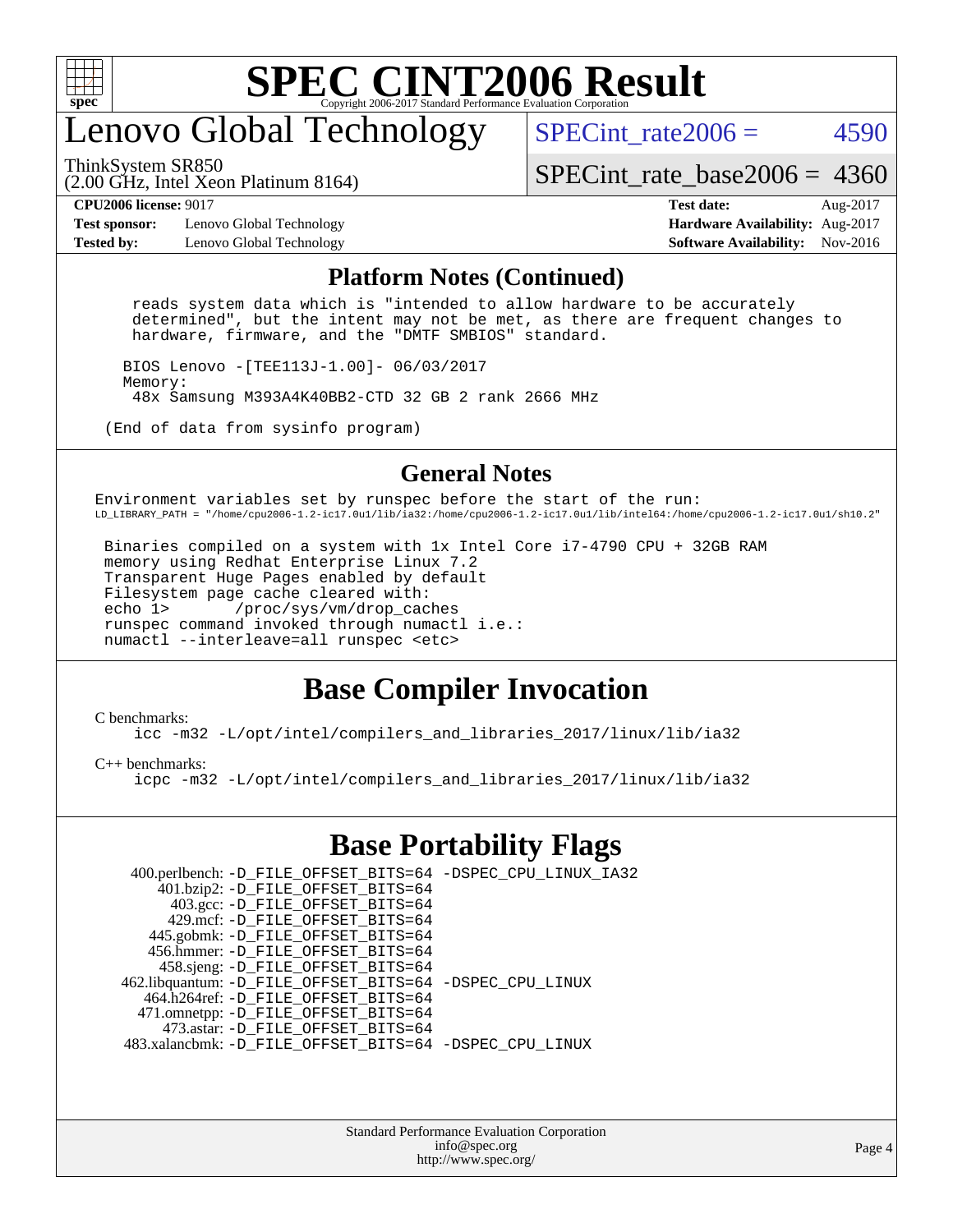

# enovo Global Technology

ThinkSystem SR850

SPECint rate $2006 = 4590$ 

[SPECint\\_rate\\_base2006 =](http://www.spec.org/auto/cpu2006/Docs/result-fields.html#SPECintratebase2006) 4360

### (2.00 GHz, Intel Xeon Platinum 8164)

**[Test sponsor:](http://www.spec.org/auto/cpu2006/Docs/result-fields.html#Testsponsor)** Lenovo Global Technology **[Hardware Availability:](http://www.spec.org/auto/cpu2006/Docs/result-fields.html#HardwareAvailability)** Aug-2017 **[Tested by:](http://www.spec.org/auto/cpu2006/Docs/result-fields.html#Testedby)** Lenovo Global Technology **[Software Availability:](http://www.spec.org/auto/cpu2006/Docs/result-fields.html#SoftwareAvailability)** Nov-2016

**[CPU2006 license:](http://www.spec.org/auto/cpu2006/Docs/result-fields.html#CPU2006license)** 9017 **[Test date:](http://www.spec.org/auto/cpu2006/Docs/result-fields.html#Testdate)** Aug-2017

### **[Base Optimization Flags](http://www.spec.org/auto/cpu2006/Docs/result-fields.html#BaseOptimizationFlags)**

[C benchmarks](http://www.spec.org/auto/cpu2006/Docs/result-fields.html#Cbenchmarks):

```
-xCORE-AVX512 -ipo -O3 -no-prec-div -qopt-prefetch
-qopt-mem-layout-trans=3
```
[C++ benchmarks:](http://www.spec.org/auto/cpu2006/Docs/result-fields.html#CXXbenchmarks)

[-xCORE-AVX512](http://www.spec.org/cpu2006/results/res2017q4/cpu2006-20170918-49971.flags.html#user_CXXbase_f-xCORE-AVX512) [-ipo](http://www.spec.org/cpu2006/results/res2017q4/cpu2006-20170918-49971.flags.html#user_CXXbase_f-ipo) [-O3](http://www.spec.org/cpu2006/results/res2017q4/cpu2006-20170918-49971.flags.html#user_CXXbase_f-O3) [-no-prec-div](http://www.spec.org/cpu2006/results/res2017q4/cpu2006-20170918-49971.flags.html#user_CXXbase_f-no-prec-div) [-qopt-prefetch](http://www.spec.org/cpu2006/results/res2017q4/cpu2006-20170918-49971.flags.html#user_CXXbase_f-qopt-prefetch) [-qopt-mem-layout-trans=3](http://www.spec.org/cpu2006/results/res2017q4/cpu2006-20170918-49971.flags.html#user_CXXbase_f-qopt-mem-layout-trans_170f5be61cd2cedc9b54468c59262d5d) [-Wl,-z,muldefs](http://www.spec.org/cpu2006/results/res2017q4/cpu2006-20170918-49971.flags.html#user_CXXbase_link_force_multiple1_74079c344b956b9658436fd1b6dd3a8a) [-L/sh10.2 -lsmartheap](http://www.spec.org/cpu2006/results/res2017q4/cpu2006-20170918-49971.flags.html#user_CXXbase_SmartHeap_b831f2d313e2fffa6dfe3f00ffc1f1c0)

### **[Base Other Flags](http://www.spec.org/auto/cpu2006/Docs/result-fields.html#BaseOtherFlags)**

[C benchmarks](http://www.spec.org/auto/cpu2006/Docs/result-fields.html#Cbenchmarks):

403.gcc: [-Dalloca=\\_alloca](http://www.spec.org/cpu2006/results/res2017q4/cpu2006-20170918-49971.flags.html#b403.gcc_baseEXTRA_CFLAGS_Dalloca_be3056838c12de2578596ca5467af7f3)

### **[Peak Compiler Invocation](http://www.spec.org/auto/cpu2006/Docs/result-fields.html#PeakCompilerInvocation)**

[C benchmarks \(except as noted below\)](http://www.spec.org/auto/cpu2006/Docs/result-fields.html#Cbenchmarksexceptasnotedbelow): [icc -m32 -L/opt/intel/compilers\\_and\\_libraries\\_2017/linux/lib/ia32](http://www.spec.org/cpu2006/results/res2017q4/cpu2006-20170918-49971.flags.html#user_CCpeak_intel_icc_c29f3ff5a7ed067b11e4ec10a03f03ae)

400.perlbench: [icc -m64](http://www.spec.org/cpu2006/results/res2017q4/cpu2006-20170918-49971.flags.html#user_peakCCLD400_perlbench_intel_icc_64bit_bda6cc9af1fdbb0edc3795bac97ada53)

401.bzip2: [icc -m64](http://www.spec.org/cpu2006/results/res2017q4/cpu2006-20170918-49971.flags.html#user_peakCCLD401_bzip2_intel_icc_64bit_bda6cc9af1fdbb0edc3795bac97ada53)

456.hmmer: [icc -m64](http://www.spec.org/cpu2006/results/res2017q4/cpu2006-20170918-49971.flags.html#user_peakCCLD456_hmmer_intel_icc_64bit_bda6cc9af1fdbb0edc3795bac97ada53)

458.sjeng: [icc -m64](http://www.spec.org/cpu2006/results/res2017q4/cpu2006-20170918-49971.flags.html#user_peakCCLD458_sjeng_intel_icc_64bit_bda6cc9af1fdbb0edc3795bac97ada53)

[C++ benchmarks:](http://www.spec.org/auto/cpu2006/Docs/result-fields.html#CXXbenchmarks)

[icpc -m32 -L/opt/intel/compilers\\_and\\_libraries\\_2017/linux/lib/ia32](http://www.spec.org/cpu2006/results/res2017q4/cpu2006-20170918-49971.flags.html#user_CXXpeak_intel_icpc_8c35c7808b62dab9ae41a1aa06361b6b)

### **[Peak Portability Flags](http://www.spec.org/auto/cpu2006/Docs/result-fields.html#PeakPortabilityFlags)**

 400.perlbench: [-DSPEC\\_CPU\\_LP64](http://www.spec.org/cpu2006/results/res2017q4/cpu2006-20170918-49971.flags.html#b400.perlbench_peakCPORTABILITY_DSPEC_CPU_LP64) [-DSPEC\\_CPU\\_LINUX\\_X64](http://www.spec.org/cpu2006/results/res2017q4/cpu2006-20170918-49971.flags.html#b400.perlbench_peakCPORTABILITY_DSPEC_CPU_LINUX_X64) 401.bzip2: [-DSPEC\\_CPU\\_LP64](http://www.spec.org/cpu2006/results/res2017q4/cpu2006-20170918-49971.flags.html#suite_peakCPORTABILITY401_bzip2_DSPEC_CPU_LP64) 403.gcc: [-D\\_FILE\\_OFFSET\\_BITS=64](http://www.spec.org/cpu2006/results/res2017q4/cpu2006-20170918-49971.flags.html#user_peakPORTABILITY403_gcc_file_offset_bits_64_438cf9856305ebd76870a2c6dc2689ab) 429.mcf: [-D\\_FILE\\_OFFSET\\_BITS=64](http://www.spec.org/cpu2006/results/res2017q4/cpu2006-20170918-49971.flags.html#user_peakPORTABILITY429_mcf_file_offset_bits_64_438cf9856305ebd76870a2c6dc2689ab) 445.gobmk: [-D\\_FILE\\_OFFSET\\_BITS=64](http://www.spec.org/cpu2006/results/res2017q4/cpu2006-20170918-49971.flags.html#user_peakPORTABILITY445_gobmk_file_offset_bits_64_438cf9856305ebd76870a2c6dc2689ab) 456.hmmer: [-DSPEC\\_CPU\\_LP64](http://www.spec.org/cpu2006/results/res2017q4/cpu2006-20170918-49971.flags.html#suite_peakCPORTABILITY456_hmmer_DSPEC_CPU_LP64) 458.sjeng: [-DSPEC\\_CPU\\_LP64](http://www.spec.org/cpu2006/results/res2017q4/cpu2006-20170918-49971.flags.html#suite_peakCPORTABILITY458_sjeng_DSPEC_CPU_LP64) 462.libquantum: [-D\\_FILE\\_OFFSET\\_BITS=64](http://www.spec.org/cpu2006/results/res2017q4/cpu2006-20170918-49971.flags.html#user_peakPORTABILITY462_libquantum_file_offset_bits_64_438cf9856305ebd76870a2c6dc2689ab) [-DSPEC\\_CPU\\_LINUX](http://www.spec.org/cpu2006/results/res2017q4/cpu2006-20170918-49971.flags.html#b462.libquantum_peakCPORTABILITY_DSPEC_CPU_LINUX) 464.h264ref: [-D\\_FILE\\_OFFSET\\_BITS=64](http://www.spec.org/cpu2006/results/res2017q4/cpu2006-20170918-49971.flags.html#user_peakPORTABILITY464_h264ref_file_offset_bits_64_438cf9856305ebd76870a2c6dc2689ab) 471.omnetpp: [-D\\_FILE\\_OFFSET\\_BITS=64](http://www.spec.org/cpu2006/results/res2017q4/cpu2006-20170918-49971.flags.html#user_peakPORTABILITY471_omnetpp_file_offset_bits_64_438cf9856305ebd76870a2c6dc2689ab) 473.astar: [-D\\_FILE\\_OFFSET\\_BITS=64](http://www.spec.org/cpu2006/results/res2017q4/cpu2006-20170918-49971.flags.html#user_peakPORTABILITY473_astar_file_offset_bits_64_438cf9856305ebd76870a2c6dc2689ab)

Continued on next page

Standard Performance Evaluation Corporation [info@spec.org](mailto:info@spec.org) <http://www.spec.org/>

Page 5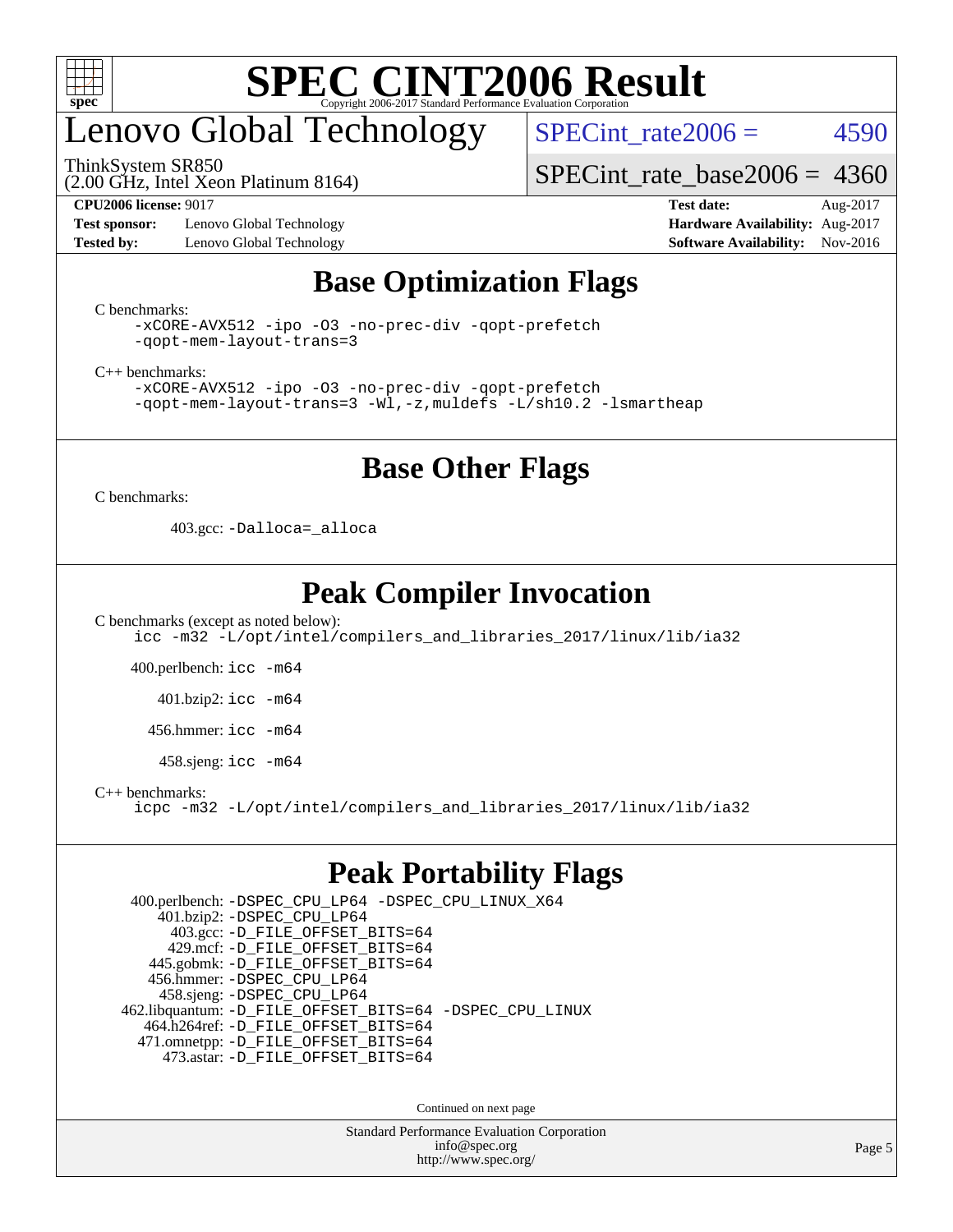

# enovo Global Technology

(2.00 GHz, Intel Xeon Platinum 8164) ThinkSystem SR850

SPECint rate $2006 = 4590$ 

[SPECint\\_rate\\_base2006 =](http://www.spec.org/auto/cpu2006/Docs/result-fields.html#SPECintratebase2006) 4360

**[Test sponsor:](http://www.spec.org/auto/cpu2006/Docs/result-fields.html#Testsponsor)** Lenovo Global Technology **[Hardware Availability:](http://www.spec.org/auto/cpu2006/Docs/result-fields.html#HardwareAvailability)** Aug-2017 **[Tested by:](http://www.spec.org/auto/cpu2006/Docs/result-fields.html#Testedby)** Lenovo Global Technology **[Software Availability:](http://www.spec.org/auto/cpu2006/Docs/result-fields.html#SoftwareAvailability)** Nov-2016

**[CPU2006 license:](http://www.spec.org/auto/cpu2006/Docs/result-fields.html#CPU2006license)** 9017 **[Test date:](http://www.spec.org/auto/cpu2006/Docs/result-fields.html#Testdate)** Aug-2017

## **[Peak Portability Flags \(Continued\)](http://www.spec.org/auto/cpu2006/Docs/result-fields.html#PeakPortabilityFlags)**

483.xalancbmk: [-D\\_FILE\\_OFFSET\\_BITS=64](http://www.spec.org/cpu2006/results/res2017q4/cpu2006-20170918-49971.flags.html#user_peakPORTABILITY483_xalancbmk_file_offset_bits_64_438cf9856305ebd76870a2c6dc2689ab) [-DSPEC\\_CPU\\_LINUX](http://www.spec.org/cpu2006/results/res2017q4/cpu2006-20170918-49971.flags.html#b483.xalancbmk_peakCXXPORTABILITY_DSPEC_CPU_LINUX)

## **[Peak Optimization Flags](http://www.spec.org/auto/cpu2006/Docs/result-fields.html#PeakOptimizationFlags)**

Standard Performance Evaluation Corporation [C benchmarks](http://www.spec.org/auto/cpu2006/Docs/result-fields.html#Cbenchmarks): 400.perlbench: [-prof-gen](http://www.spec.org/cpu2006/results/res2017q4/cpu2006-20170918-49971.flags.html#user_peakPASS1_CFLAGSPASS1_LDCFLAGS400_perlbench_prof_gen_e43856698f6ca7b7e442dfd80e94a8fc)(pass 1) [-prof-use](http://www.spec.org/cpu2006/results/res2017q4/cpu2006-20170918-49971.flags.html#user_peakPASS2_CFLAGSPASS2_LDCFLAGS400_perlbench_prof_use_bccf7792157ff70d64e32fe3e1250b55)(pass 2) [-xCORE-AVX512](http://www.spec.org/cpu2006/results/res2017q4/cpu2006-20170918-49971.flags.html#user_peakPASS2_CFLAGSPASS2_LDCFLAGS400_perlbench_f-xCORE-AVX512)(pass 2)  $-par-num-threads=1(pass 1) -ipo(pass 2) -O3(pass 2)$  $-par-num-threads=1(pass 1) -ipo(pass 2) -O3(pass 2)$  $-par-num-threads=1(pass 1) -ipo(pass 2) -O3(pass 2)$  $-par-num-threads=1(pass 1) -ipo(pass 2) -O3(pass 2)$  $-par-num-threads=1(pass 1) -ipo(pass 2) -O3(pass 2)$  $-par-num-threads=1(pass 1) -ipo(pass 2) -O3(pass 2)$ [-no-prec-div](http://www.spec.org/cpu2006/results/res2017q4/cpu2006-20170918-49971.flags.html#user_peakPASS2_CFLAGSPASS2_LDCFLAGS400_perlbench_f-no-prec-div)(pass 2) [-auto-ilp32](http://www.spec.org/cpu2006/results/res2017q4/cpu2006-20170918-49971.flags.html#user_peakCOPTIMIZE400_perlbench_f-auto-ilp32) [-qopt-mem-layout-trans=3](http://www.spec.org/cpu2006/results/res2017q4/cpu2006-20170918-49971.flags.html#user_peakCOPTIMIZE400_perlbench_f-qopt-mem-layout-trans_170f5be61cd2cedc9b54468c59262d5d) 401.bzip2: [-prof-gen](http://www.spec.org/cpu2006/results/res2017q4/cpu2006-20170918-49971.flags.html#user_peakPASS1_CFLAGSPASS1_LDCFLAGS401_bzip2_prof_gen_e43856698f6ca7b7e442dfd80e94a8fc)(pass 1) [-prof-use](http://www.spec.org/cpu2006/results/res2017q4/cpu2006-20170918-49971.flags.html#user_peakPASS2_CFLAGSPASS2_LDCFLAGS401_bzip2_prof_use_bccf7792157ff70d64e32fe3e1250b55)(pass 2) [-xCORE-AVX512](http://www.spec.org/cpu2006/results/res2017q4/cpu2006-20170918-49971.flags.html#user_peakPASS2_CFLAGSPASS2_LDCFLAGS401_bzip2_f-xCORE-AVX512)(pass 2) [-par-num-threads=1](http://www.spec.org/cpu2006/results/res2017q4/cpu2006-20170918-49971.flags.html#user_peakPASS1_CFLAGSPASS1_LDCFLAGS401_bzip2_par_num_threads_786a6ff141b4e9e90432e998842df6c2)(pass 1) [-ipo](http://www.spec.org/cpu2006/results/res2017q4/cpu2006-20170918-49971.flags.html#user_peakPASS2_CFLAGSPASS2_LDCFLAGS401_bzip2_f-ipo)(pass 2) [-O3](http://www.spec.org/cpu2006/results/res2017q4/cpu2006-20170918-49971.flags.html#user_peakPASS2_CFLAGSPASS2_LDCFLAGS401_bzip2_f-O3)(pass 2) [-no-prec-div](http://www.spec.org/cpu2006/results/res2017q4/cpu2006-20170918-49971.flags.html#user_peakPASS2_CFLAGSPASS2_LDCFLAGS401_bzip2_f-no-prec-div)(pass 2) [-qopt-prefetch](http://www.spec.org/cpu2006/results/res2017q4/cpu2006-20170918-49971.flags.html#user_peakCOPTIMIZE401_bzip2_f-qopt-prefetch) [-auto-ilp32](http://www.spec.org/cpu2006/results/res2017q4/cpu2006-20170918-49971.flags.html#user_peakCOPTIMIZE401_bzip2_f-auto-ilp32) [-qopt-mem-layout-trans=3](http://www.spec.org/cpu2006/results/res2017q4/cpu2006-20170918-49971.flags.html#user_peakCOPTIMIZE401_bzip2_f-qopt-mem-layout-trans_170f5be61cd2cedc9b54468c59262d5d) 403.gcc: [-xCORE-AVX512](http://www.spec.org/cpu2006/results/res2017q4/cpu2006-20170918-49971.flags.html#user_peakOPTIMIZE403_gcc_f-xCORE-AVX512) [-ipo](http://www.spec.org/cpu2006/results/res2017q4/cpu2006-20170918-49971.flags.html#user_peakOPTIMIZE403_gcc_f-ipo) [-O3](http://www.spec.org/cpu2006/results/res2017q4/cpu2006-20170918-49971.flags.html#user_peakOPTIMIZE403_gcc_f-O3) [-no-prec-div](http://www.spec.org/cpu2006/results/res2017q4/cpu2006-20170918-49971.flags.html#user_peakOPTIMIZE403_gcc_f-no-prec-div) [-qopt-mem-layout-trans=3](http://www.spec.org/cpu2006/results/res2017q4/cpu2006-20170918-49971.flags.html#user_peakCOPTIMIZE403_gcc_f-qopt-mem-layout-trans_170f5be61cd2cedc9b54468c59262d5d)  $429$ .mcf: basepeak = yes 445.gobmk: [-prof-gen](http://www.spec.org/cpu2006/results/res2017q4/cpu2006-20170918-49971.flags.html#user_peakPASS1_CFLAGSPASS1_LDCFLAGS445_gobmk_prof_gen_e43856698f6ca7b7e442dfd80e94a8fc)(pass 1) [-prof-use](http://www.spec.org/cpu2006/results/res2017q4/cpu2006-20170918-49971.flags.html#user_peakPASS2_CFLAGSPASS2_LDCFLAGSPASS2_LDFLAGS445_gobmk_prof_use_bccf7792157ff70d64e32fe3e1250b55)(pass 2) [-xCORE-AVX512](http://www.spec.org/cpu2006/results/res2017q4/cpu2006-20170918-49971.flags.html#user_peakPASS2_CFLAGSPASS2_LDCFLAGSPASS2_LDFLAGS445_gobmk_f-xCORE-AVX512)(pass 2)  $-par-num-threads=1(pass 1) -ipo(pass 2) -O3(pass 2)$  $-par-num-threads=1(pass 1) -ipo(pass 2) -O3(pass 2)$  $-par-num-threads=1(pass 1) -ipo(pass 2) -O3(pass 2)$  $-par-num-threads=1(pass 1) -ipo(pass 2) -O3(pass 2)$  $-par-num-threads=1(pass 1) -ipo(pass 2) -O3(pass 2)$  $-par-num-threads=1(pass 1) -ipo(pass 2) -O3(pass 2)$ [-no-prec-div](http://www.spec.org/cpu2006/results/res2017q4/cpu2006-20170918-49971.flags.html#user_peakPASS2_LDCFLAGS445_gobmk_f-no-prec-div)(pass 2) [-qopt-mem-layout-trans=3](http://www.spec.org/cpu2006/results/res2017q4/cpu2006-20170918-49971.flags.html#user_peakCOPTIMIZE445_gobmk_f-qopt-mem-layout-trans_170f5be61cd2cedc9b54468c59262d5d) 456.hmmer: [-xCORE-AVX512](http://www.spec.org/cpu2006/results/res2017q4/cpu2006-20170918-49971.flags.html#user_peakOPTIMIZE456_hmmer_f-xCORE-AVX512) [-ipo](http://www.spec.org/cpu2006/results/res2017q4/cpu2006-20170918-49971.flags.html#user_peakOPTIMIZE456_hmmer_f-ipo) [-O3](http://www.spec.org/cpu2006/results/res2017q4/cpu2006-20170918-49971.flags.html#user_peakOPTIMIZE456_hmmer_f-O3) [-no-prec-div](http://www.spec.org/cpu2006/results/res2017q4/cpu2006-20170918-49971.flags.html#user_peakOPTIMIZE456_hmmer_f-no-prec-div) [-unroll2](http://www.spec.org/cpu2006/results/res2017q4/cpu2006-20170918-49971.flags.html#user_peakCOPTIMIZE456_hmmer_f-unroll_784dae83bebfb236979b41d2422d7ec2) [-auto-ilp32](http://www.spec.org/cpu2006/results/res2017q4/cpu2006-20170918-49971.flags.html#user_peakCOPTIMIZE456_hmmer_f-auto-ilp32) [-qopt-mem-layout-trans=3](http://www.spec.org/cpu2006/results/res2017q4/cpu2006-20170918-49971.flags.html#user_peakCOPTIMIZE456_hmmer_f-qopt-mem-layout-trans_170f5be61cd2cedc9b54468c59262d5d) 458.sjeng: [-prof-gen](http://www.spec.org/cpu2006/results/res2017q4/cpu2006-20170918-49971.flags.html#user_peakPASS1_CFLAGSPASS1_LDCFLAGS458_sjeng_prof_gen_e43856698f6ca7b7e442dfd80e94a8fc)(pass 1) [-prof-use](http://www.spec.org/cpu2006/results/res2017q4/cpu2006-20170918-49971.flags.html#user_peakPASS2_CFLAGSPASS2_LDCFLAGS458_sjeng_prof_use_bccf7792157ff70d64e32fe3e1250b55)(pass 2) [-xCORE-AVX512](http://www.spec.org/cpu2006/results/res2017q4/cpu2006-20170918-49971.flags.html#user_peakPASS2_CFLAGSPASS2_LDCFLAGS458_sjeng_f-xCORE-AVX512)(pass 2) [-par-num-threads=1](http://www.spec.org/cpu2006/results/res2017q4/cpu2006-20170918-49971.flags.html#user_peakPASS1_CFLAGSPASS1_LDCFLAGS458_sjeng_par_num_threads_786a6ff141b4e9e90432e998842df6c2)(pass 1) [-ipo](http://www.spec.org/cpu2006/results/res2017q4/cpu2006-20170918-49971.flags.html#user_peakPASS2_CFLAGSPASS2_LDCFLAGS458_sjeng_f-ipo)(pass 2) [-O3](http://www.spec.org/cpu2006/results/res2017q4/cpu2006-20170918-49971.flags.html#user_peakPASS2_CFLAGSPASS2_LDCFLAGS458_sjeng_f-O3)(pass 2) [-no-prec-div](http://www.spec.org/cpu2006/results/res2017q4/cpu2006-20170918-49971.flags.html#user_peakPASS2_CFLAGSPASS2_LDCFLAGS458_sjeng_f-no-prec-div)(pass 2) [-unroll4](http://www.spec.org/cpu2006/results/res2017q4/cpu2006-20170918-49971.flags.html#user_peakCOPTIMIZE458_sjeng_f-unroll_4e5e4ed65b7fd20bdcd365bec371b81f) [-auto-ilp32](http://www.spec.org/cpu2006/results/res2017q4/cpu2006-20170918-49971.flags.html#user_peakCOPTIMIZE458_sjeng_f-auto-ilp32) [-qopt-mem-layout-trans=3](http://www.spec.org/cpu2006/results/res2017q4/cpu2006-20170918-49971.flags.html#user_peakCOPTIMIZE458_sjeng_f-qopt-mem-layout-trans_170f5be61cd2cedc9b54468c59262d5d)  $462$ .libquantum: basepeak = yes 464.h264ref: [-prof-gen](http://www.spec.org/cpu2006/results/res2017q4/cpu2006-20170918-49971.flags.html#user_peakPASS1_CFLAGSPASS1_LDCFLAGS464_h264ref_prof_gen_e43856698f6ca7b7e442dfd80e94a8fc)(pass 1) [-prof-use](http://www.spec.org/cpu2006/results/res2017q4/cpu2006-20170918-49971.flags.html#user_peakPASS2_CFLAGSPASS2_LDCFLAGS464_h264ref_prof_use_bccf7792157ff70d64e32fe3e1250b55)(pass 2) [-xCORE-AVX512](http://www.spec.org/cpu2006/results/res2017q4/cpu2006-20170918-49971.flags.html#user_peakPASS2_CFLAGSPASS2_LDCFLAGS464_h264ref_f-xCORE-AVX512)(pass 2) [-par-num-threads=1](http://www.spec.org/cpu2006/results/res2017q4/cpu2006-20170918-49971.flags.html#user_peakPASS1_CFLAGSPASS1_LDCFLAGS464_h264ref_par_num_threads_786a6ff141b4e9e90432e998842df6c2)(pass 1) [-ipo](http://www.spec.org/cpu2006/results/res2017q4/cpu2006-20170918-49971.flags.html#user_peakPASS2_CFLAGSPASS2_LDCFLAGS464_h264ref_f-ipo)(pass 2) [-O3](http://www.spec.org/cpu2006/results/res2017q4/cpu2006-20170918-49971.flags.html#user_peakPASS2_CFLAGSPASS2_LDCFLAGS464_h264ref_f-O3)(pass 2) [-no-prec-div](http://www.spec.org/cpu2006/results/res2017q4/cpu2006-20170918-49971.flags.html#user_peakPASS2_CFLAGSPASS2_LDCFLAGS464_h264ref_f-no-prec-div)(pass 2) [-unroll2](http://www.spec.org/cpu2006/results/res2017q4/cpu2006-20170918-49971.flags.html#user_peakCOPTIMIZE464_h264ref_f-unroll_784dae83bebfb236979b41d2422d7ec2) [-qopt-mem-layout-trans=3](http://www.spec.org/cpu2006/results/res2017q4/cpu2006-20170918-49971.flags.html#user_peakCOPTIMIZE464_h264ref_f-qopt-mem-layout-trans_170f5be61cd2cedc9b54468c59262d5d) [C++ benchmarks:](http://www.spec.org/auto/cpu2006/Docs/result-fields.html#CXXbenchmarks) 471.omnetpp: [-prof-gen](http://www.spec.org/cpu2006/results/res2017q4/cpu2006-20170918-49971.flags.html#user_peakPASS1_CXXFLAGSPASS1_LDCXXFLAGS471_omnetpp_prof_gen_e43856698f6ca7b7e442dfd80e94a8fc)(pass 1) [-prof-use](http://www.spec.org/cpu2006/results/res2017q4/cpu2006-20170918-49971.flags.html#user_peakPASS2_CXXFLAGSPASS2_LDCXXFLAGS471_omnetpp_prof_use_bccf7792157ff70d64e32fe3e1250b55)(pass 2) [-xCORE-AVX512](http://www.spec.org/cpu2006/results/res2017q4/cpu2006-20170918-49971.flags.html#user_peakPASS2_CXXFLAGSPASS2_LDCXXFLAGS471_omnetpp_f-xCORE-AVX512)(pass 2) [-par-num-threads=1](http://www.spec.org/cpu2006/results/res2017q4/cpu2006-20170918-49971.flags.html#user_peakPASS1_CXXFLAGSPASS1_LDCXXFLAGS471_omnetpp_par_num_threads_786a6ff141b4e9e90432e998842df6c2)(pass 1) [-ipo](http://www.spec.org/cpu2006/results/res2017q4/cpu2006-20170918-49971.flags.html#user_peakPASS2_CXXFLAGSPASS2_LDCXXFLAGS471_omnetpp_f-ipo)(pass 2) [-O3](http://www.spec.org/cpu2006/results/res2017q4/cpu2006-20170918-49971.flags.html#user_peakPASS2_CXXFLAGSPASS2_LDCXXFLAGS471_omnetpp_f-O3)(pass 2) [-no-prec-div](http://www.spec.org/cpu2006/results/res2017q4/cpu2006-20170918-49971.flags.html#user_peakPASS2_CXXFLAGSPASS2_LDCXXFLAGS471_omnetpp_f-no-prec-div)(pass 2) [-qopt-ra-region-strategy=block](http://www.spec.org/cpu2006/results/res2017q4/cpu2006-20170918-49971.flags.html#user_peakCXXOPTIMIZE471_omnetpp_f-qopt-ra-region-strategy_430aa8f7c220cbde92ae827fa8d9be32)  [-qopt-mem-layout-trans=3](http://www.spec.org/cpu2006/results/res2017q4/cpu2006-20170918-49971.flags.html#user_peakCXXOPTIMIZE471_omnetpp_f-qopt-mem-layout-trans_170f5be61cd2cedc9b54468c59262d5d) [-Wl,-z,muldefs](http://www.spec.org/cpu2006/results/res2017q4/cpu2006-20170918-49971.flags.html#user_peakEXTRA_LDFLAGS471_omnetpp_link_force_multiple1_74079c344b956b9658436fd1b6dd3a8a) [-L/sh10.2 -lsmartheap](http://www.spec.org/cpu2006/results/res2017q4/cpu2006-20170918-49971.flags.html#user_peakEXTRA_LIBS471_omnetpp_SmartHeap_b831f2d313e2fffa6dfe3f00ffc1f1c0) Continued on next page

> [info@spec.org](mailto:info@spec.org) <http://www.spec.org/>

Page 6